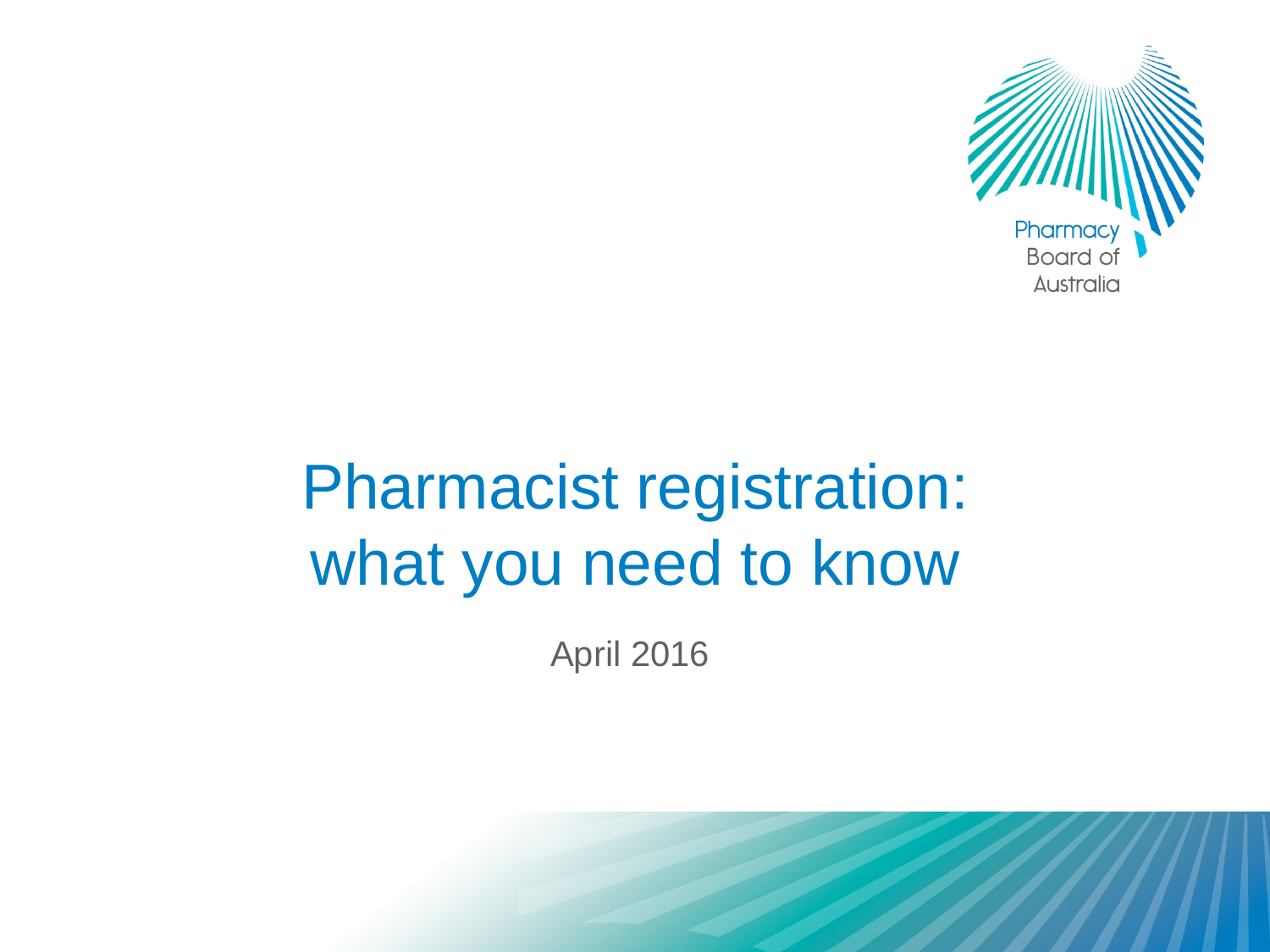# What is the National Registration and Accreditation Scheme?

A single, national regulatory system for registered health professions

- 14 Health Profession Boards
- Australian Health Practitioner Regulation Agency (AHPRA)



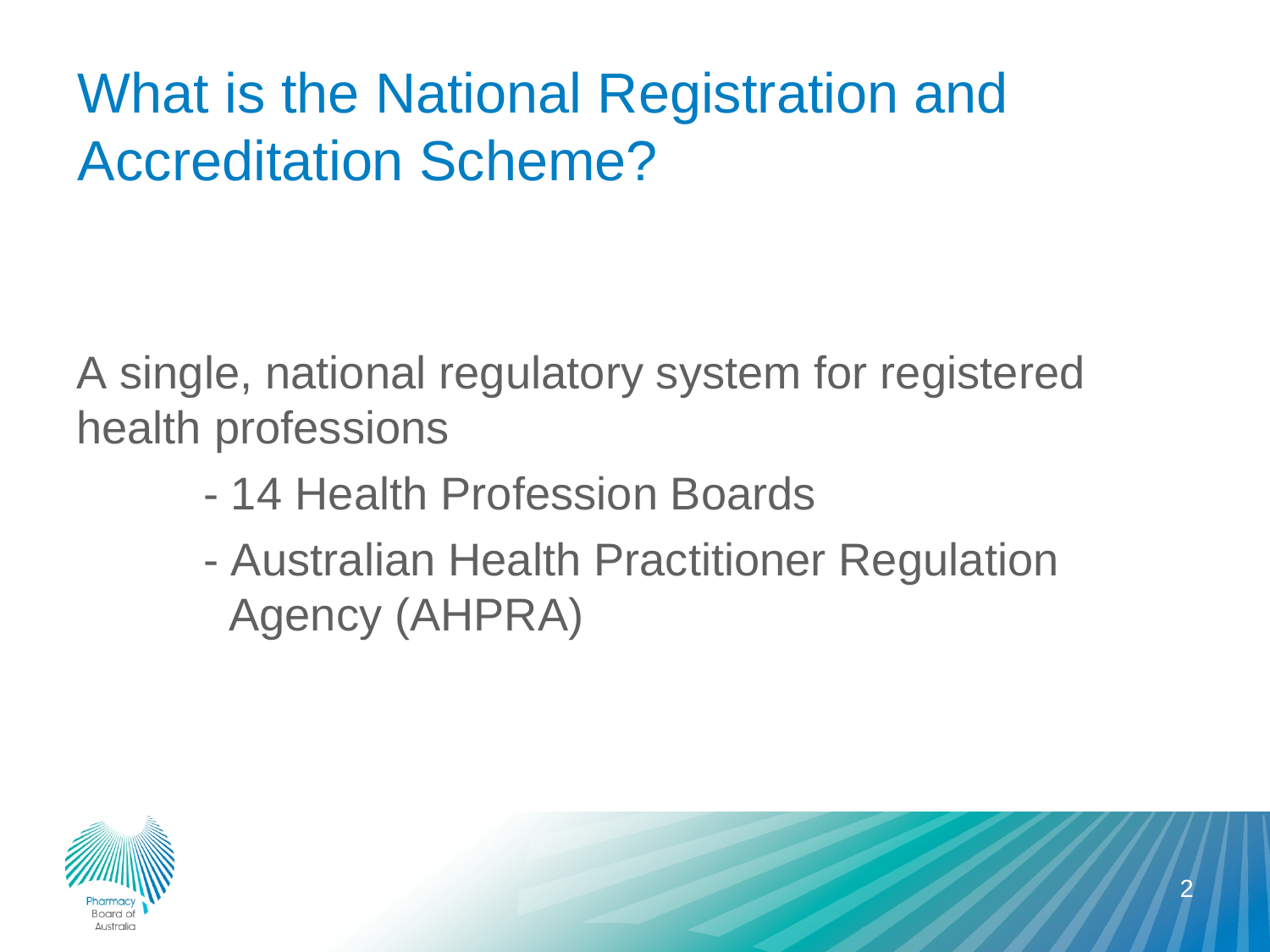### The National Scheme

- **Mobility:** registered pharmacists are able to practise across Australia
- **Uniformity:** consistent national standards registration and professional conduct
- **Efficiency:** streamlined, effective
- **Collaboration:** sharing, learning and understanding between professions
- **National online registers:** showing current conditions on practice (except health)

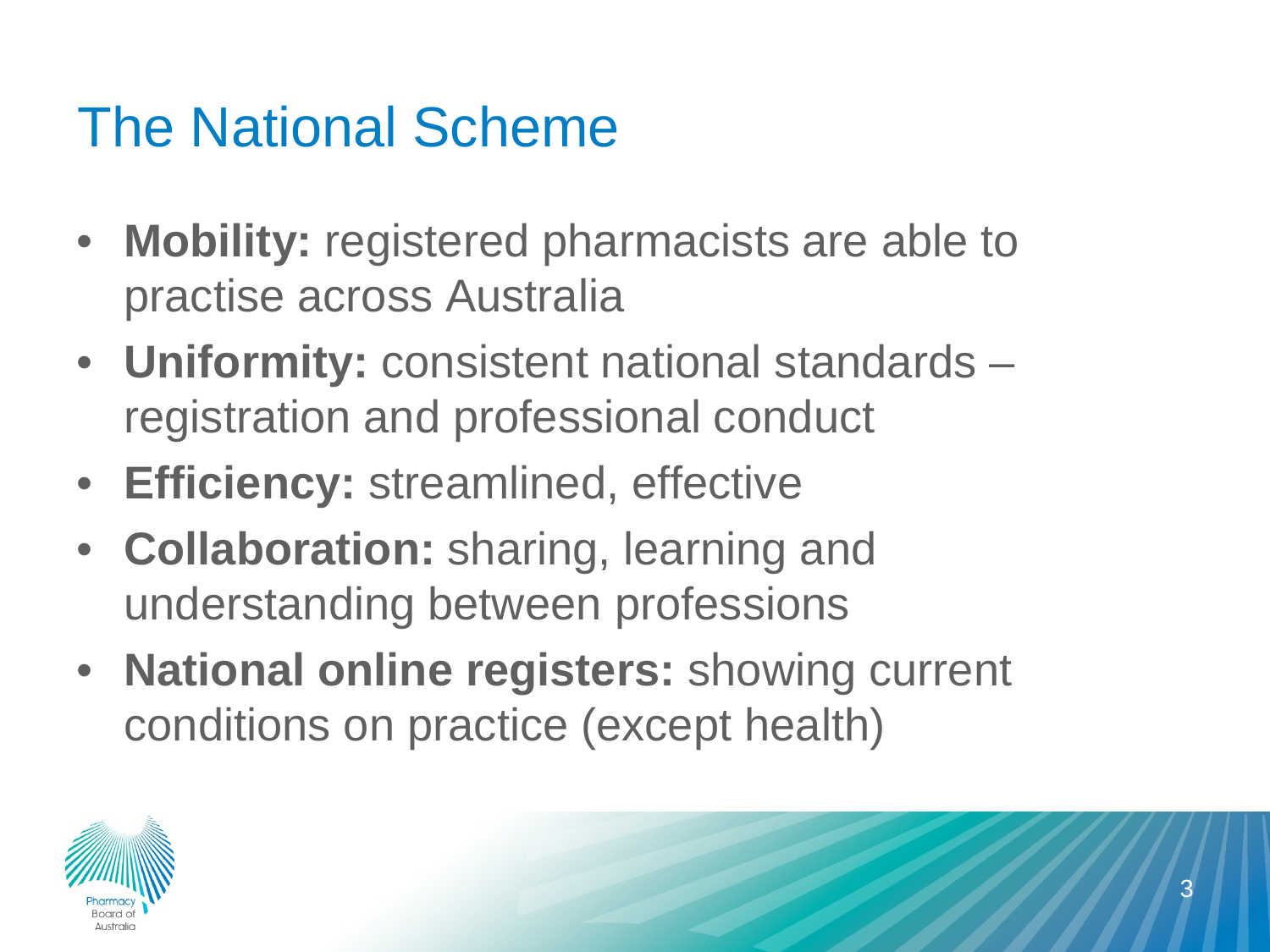### Regulated health professions

Aboriginal and Torres Strait Islander health practice

Chinese medicine practice

**Chiropractic** 

Dental practice

Medical radiation practice

**Medical** 

Nursing and midwifery

Occupational therapy **Optometry Osteopathy Pharmacy Physiotherapy Podiatry** Psychology

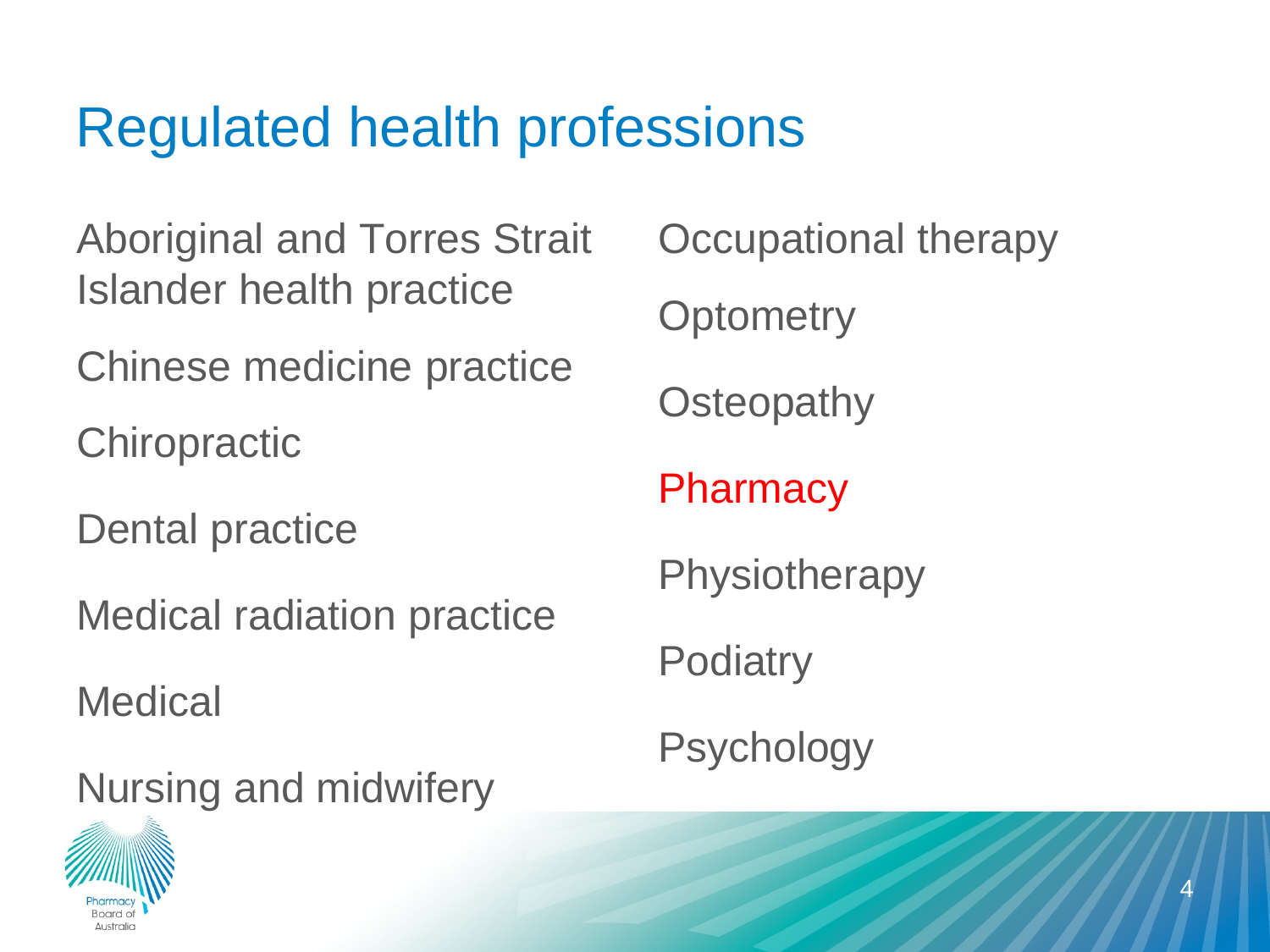### Who does what?

### **Pharmacy Board of Australia**

- Made up of practitioner and community members appointed by the Australian Health Workforce Ministerial Council
- The regulatory decision-maker for the pharmacy profession
- Sets national standards, codes and guidelines
- Decides who is registered to be a pharmacist

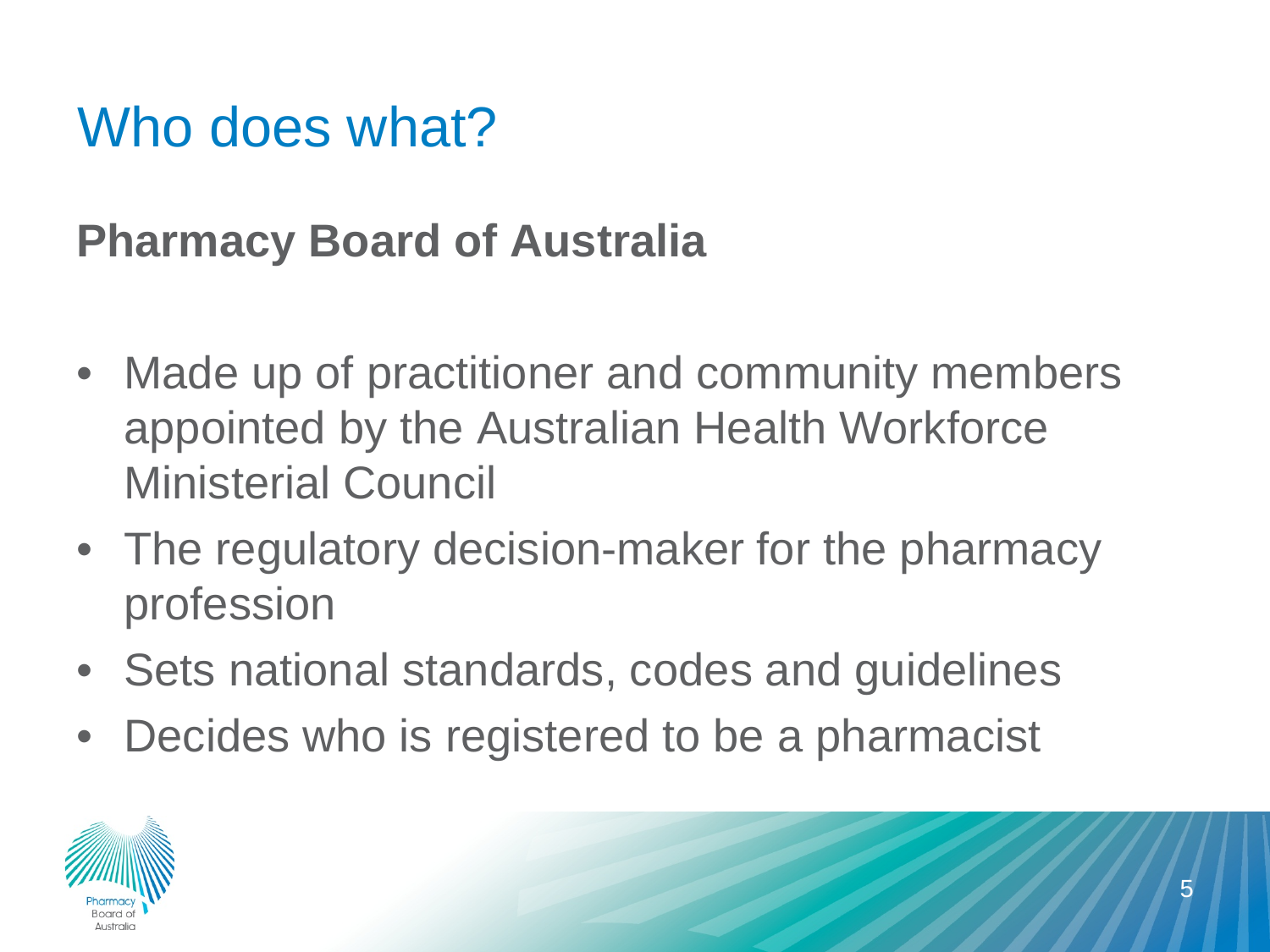### Who does what?

### **Pharmacy Board of Australia**

- Oversees the assessment of overseas-trained pharmacists
- Reviews and conducts investigations where necessary into notifications (complaints) made by the public or other health professionals
- Manages panel hearings
- Approves accredited programs of study

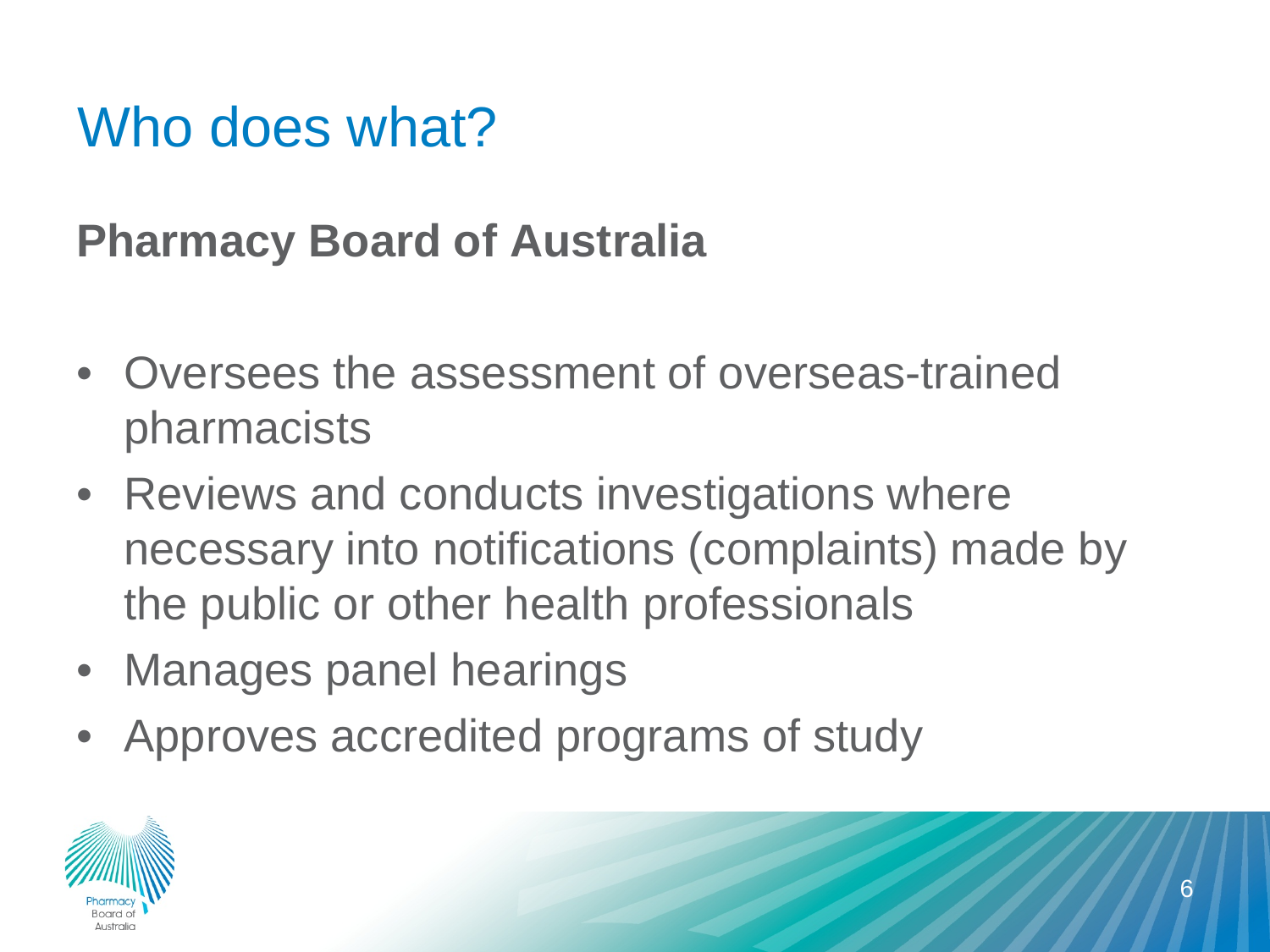## What is AHPRA?

### **Australian Health Practitioner Regulation Agency**

- Provides support and administration services to National Boards and committees
- Operates in each state and territory and has a national office in Melbourne
- Employs staff, owns property and enters into contracts on behalf of Boards
- Manages the online registers of practitioners

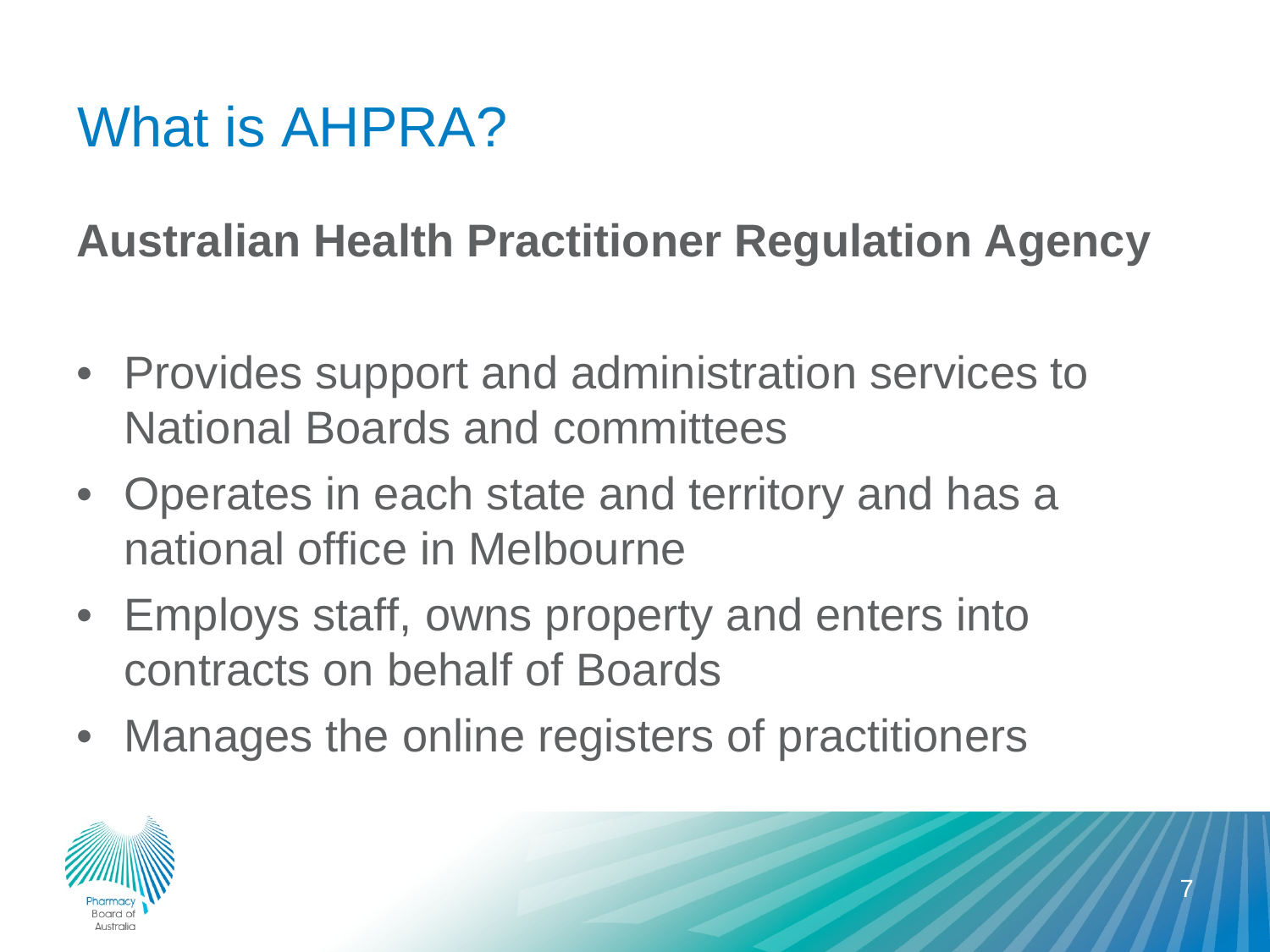## Key features of registration

- Mandatory [standards](http://www.pharmacyboard.gov.au/Registration-Standards.aspx) that must be met to remain registered:
	- Criminal history
	- Continuing professional development
	- Recency of practice
	- English language skills
	- Professional indemnity insurance arrangements

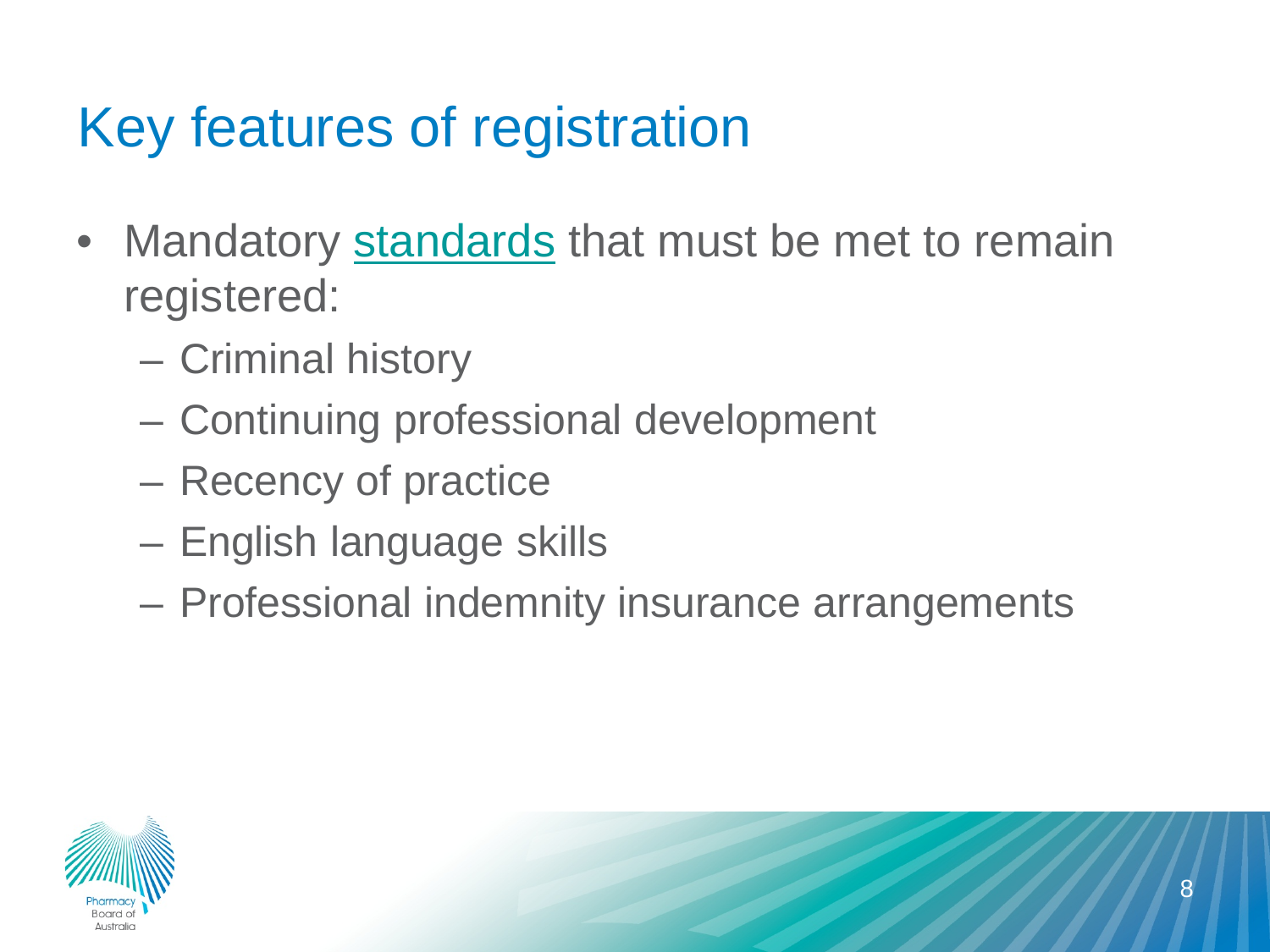# Key features of registration

- Student registration
- Provisional registration upon qualification (to undertake internship)
- General registration after internship
- Registration renewed annually
- Public online register of pharmacists
- Notifications (complaints)
	- Health, performance and conduct
	- Mandatory notifications
	- More at [www.ahpra.gov.au/Notifications](http://www.ahpra.gov.au/Notifications.aspx)

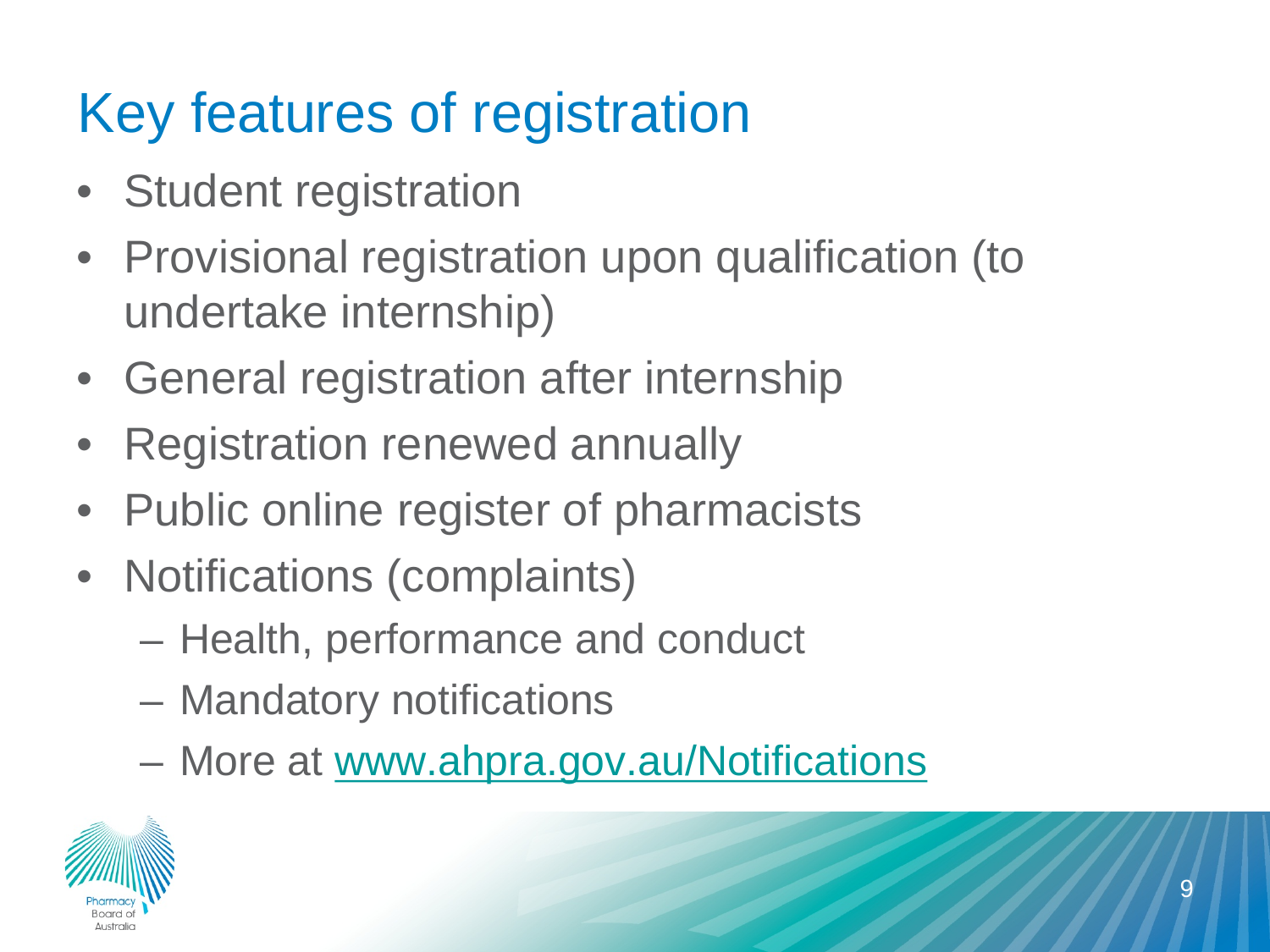### Student registration

- No need to apply if you are enrolled in an approved program of study
	- Education provider gives your details to the Board for student registration (no fees)
- If you intend to do a clinical placement and are NOT enrolled in an approved program and do NOT hold student registration in the pharmacy profession, AHPRA must be told
- You must contact the education provider if your name changes after enrolment to update records

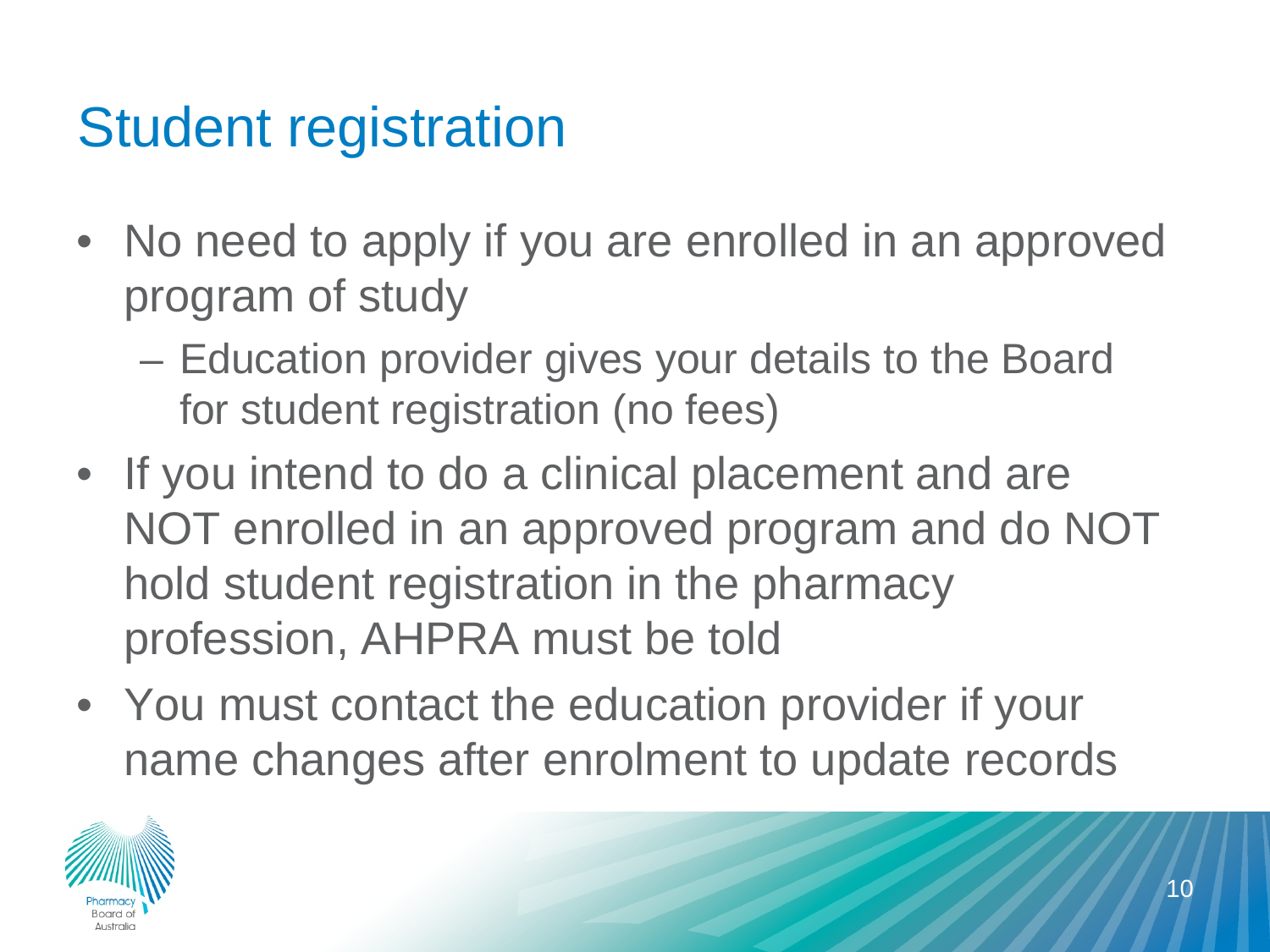## Why have registration?

- Registration is a legal requirement
	- main purpose: public protection
	- only suitable persons with approved qualifications, who meet requirements of registration standards, are eligible
- If you want to practise as a pharmacist you must be registered with the Pharmacy Board of Australia
- Qualification is not registration

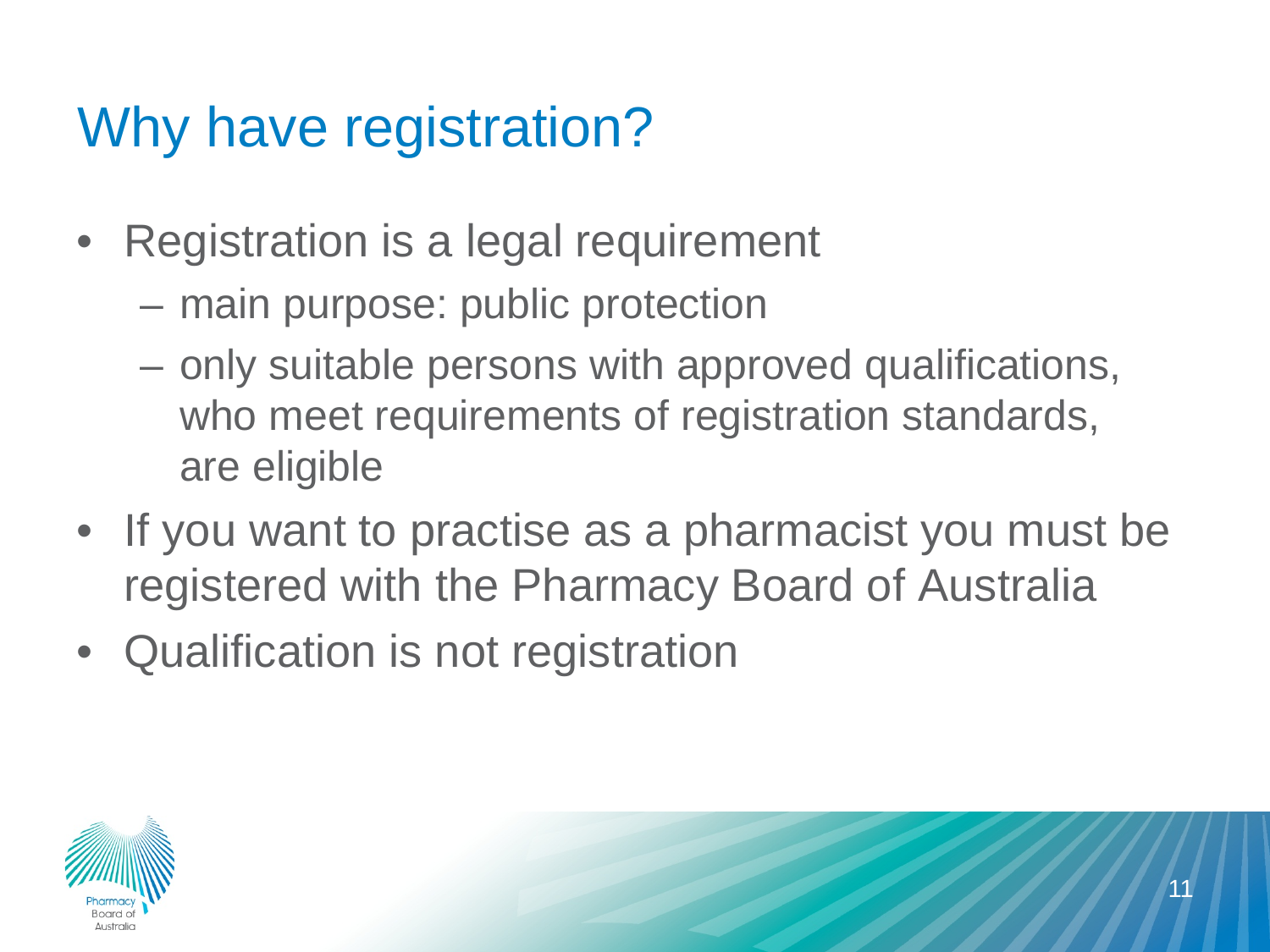### Why are pharmacists registered?

• To protect the public by ensuring that only suitably trained and qualified pharmacists are registered.

### **You must not practise unregistered: fines of up to \$30,000**

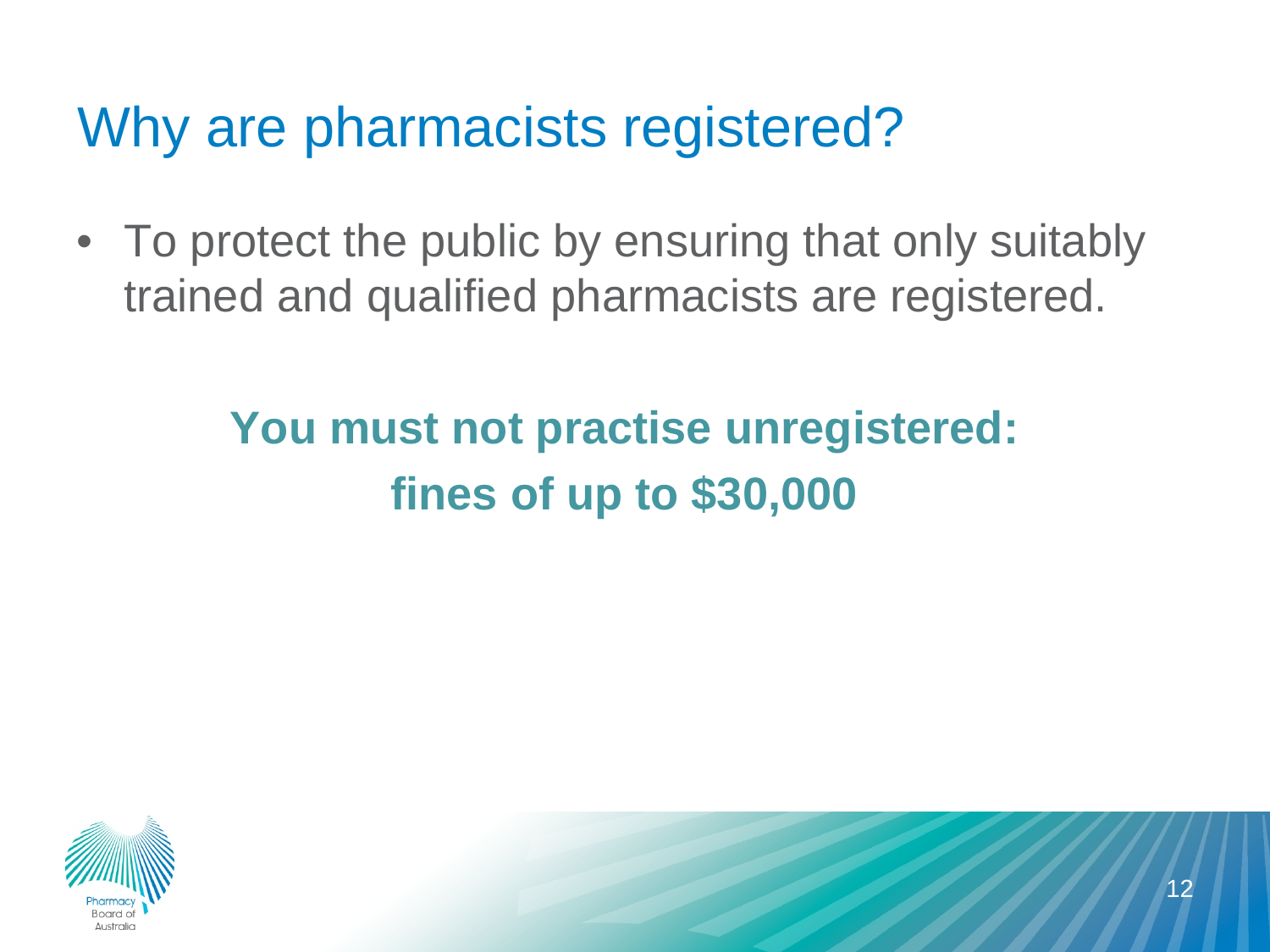### What constitutes practice?

Practice means any role, whether remunerated or not, in which the individual uses their skills and knowledge as a pharmacist in their profession. Practice is not restricted to the provision of direct clinical care.

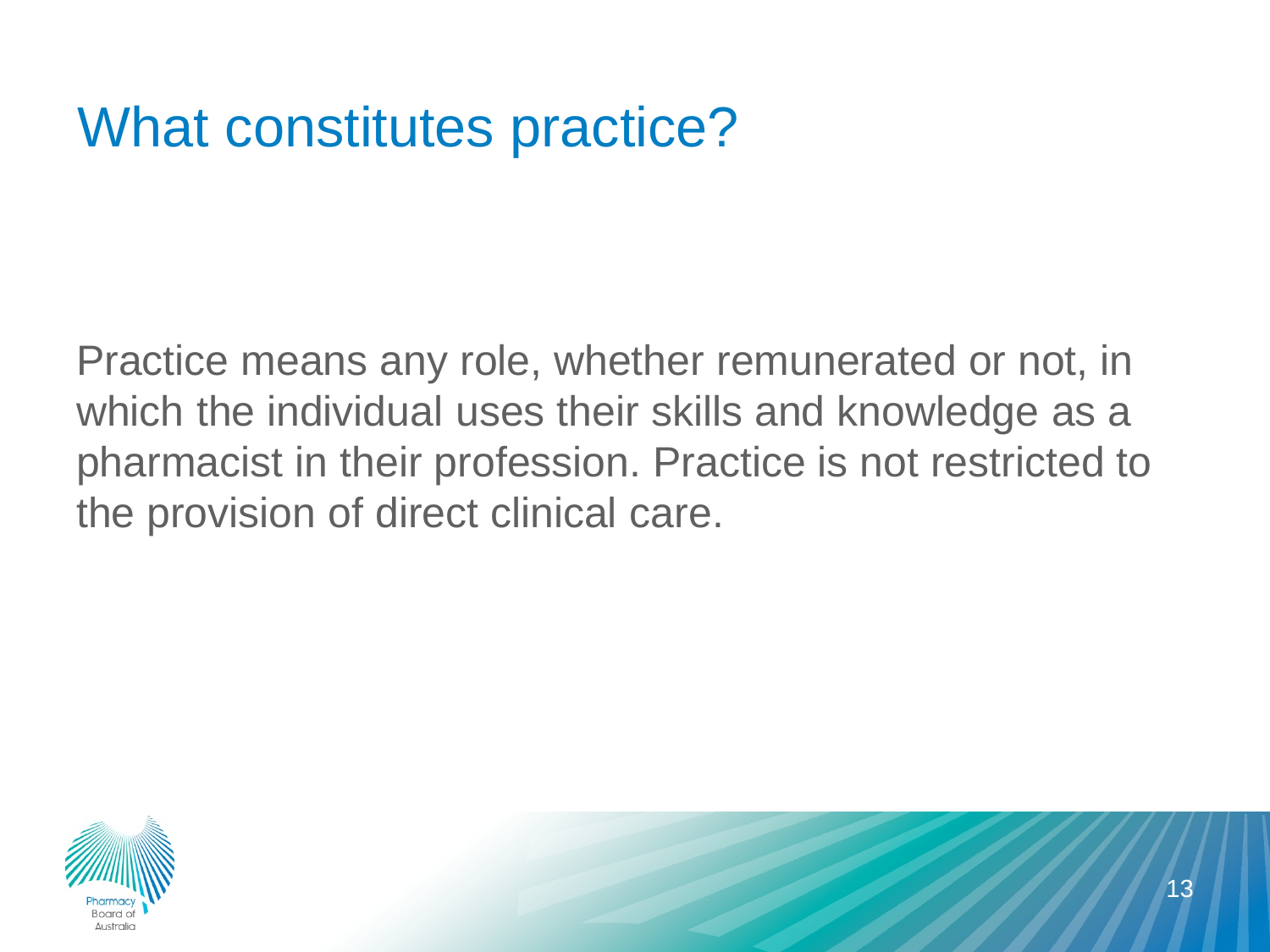## What constitutes practice?

It also includes working in:

- a direct non-clinical relationship with clients
- management and administration
- education and research
- advisory, regulatory or policy roles
- any other roles that impact on safe, effective delivery of services in the profession

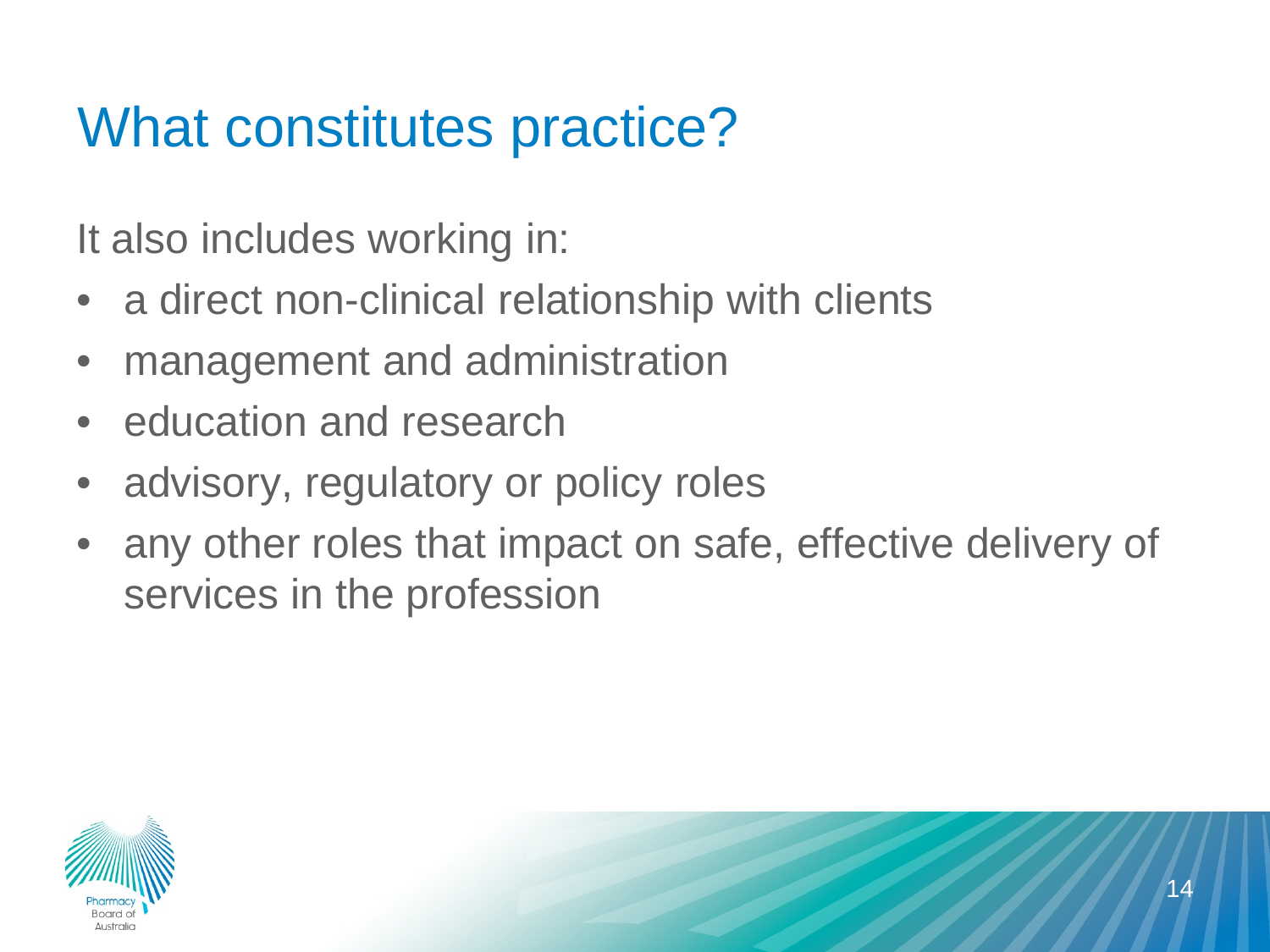### Why should you care?

- **No registration, no job as a pharmacist**
	- Cannot use the title 'pharmacist' or 'pharmaceutical chemist'
	- Graduates cannot practise until they hold provisional registration and their supervised practice arrangements are approved by Board
- REMINDER: You cannot work as a pharmacist if you are not registered (provisional or general)

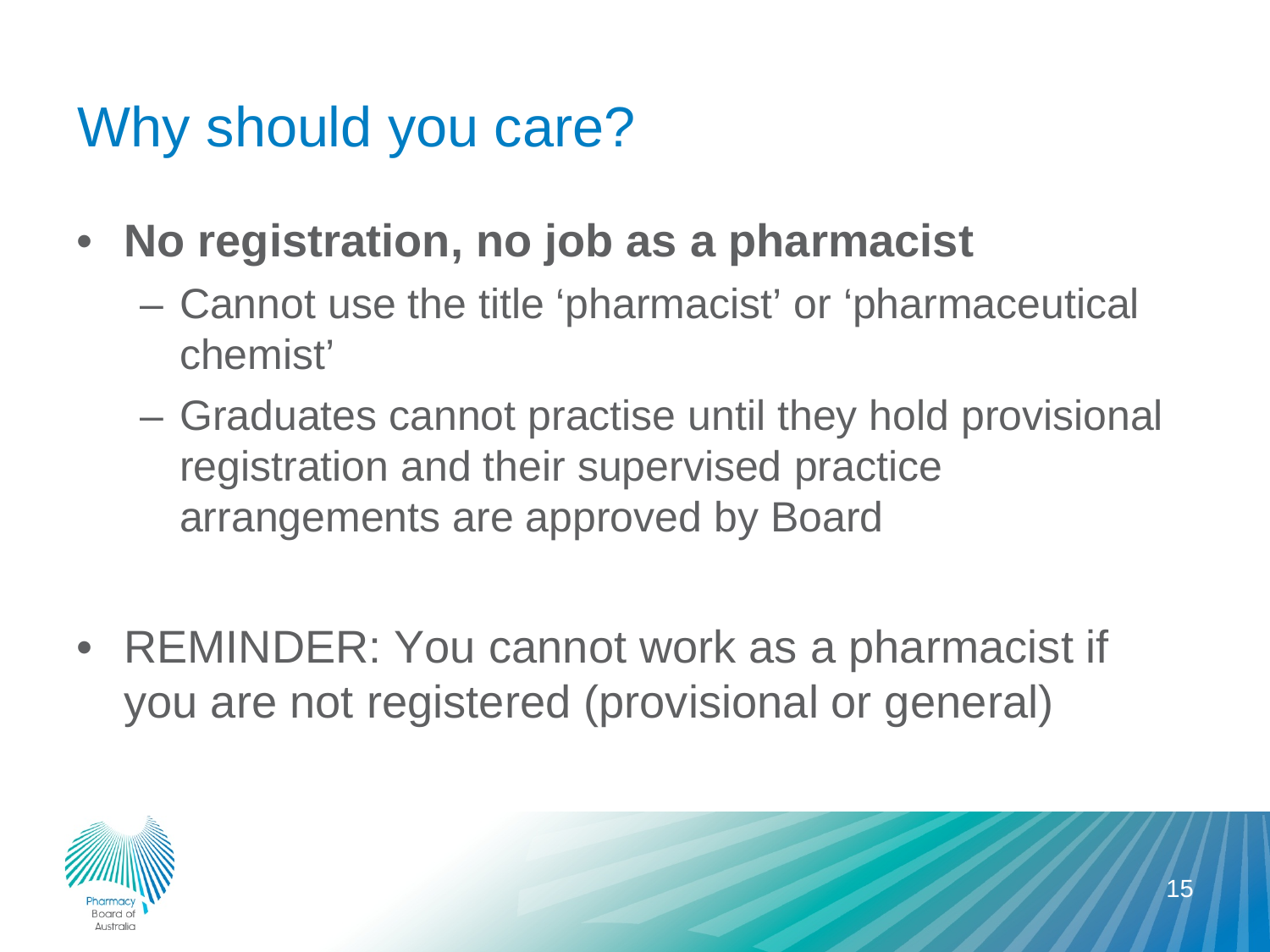# When things go wrong

- You will be held to account against the Pharmacy Board of Australia's registration standards, guidelines and Code of Conduct for pharmacists
- Common notifications against pharmacists:
	- Communication
	- Dispensing errors
	- Boundary issues
	- Behaviour
	- Documentation
	- **Impairment**

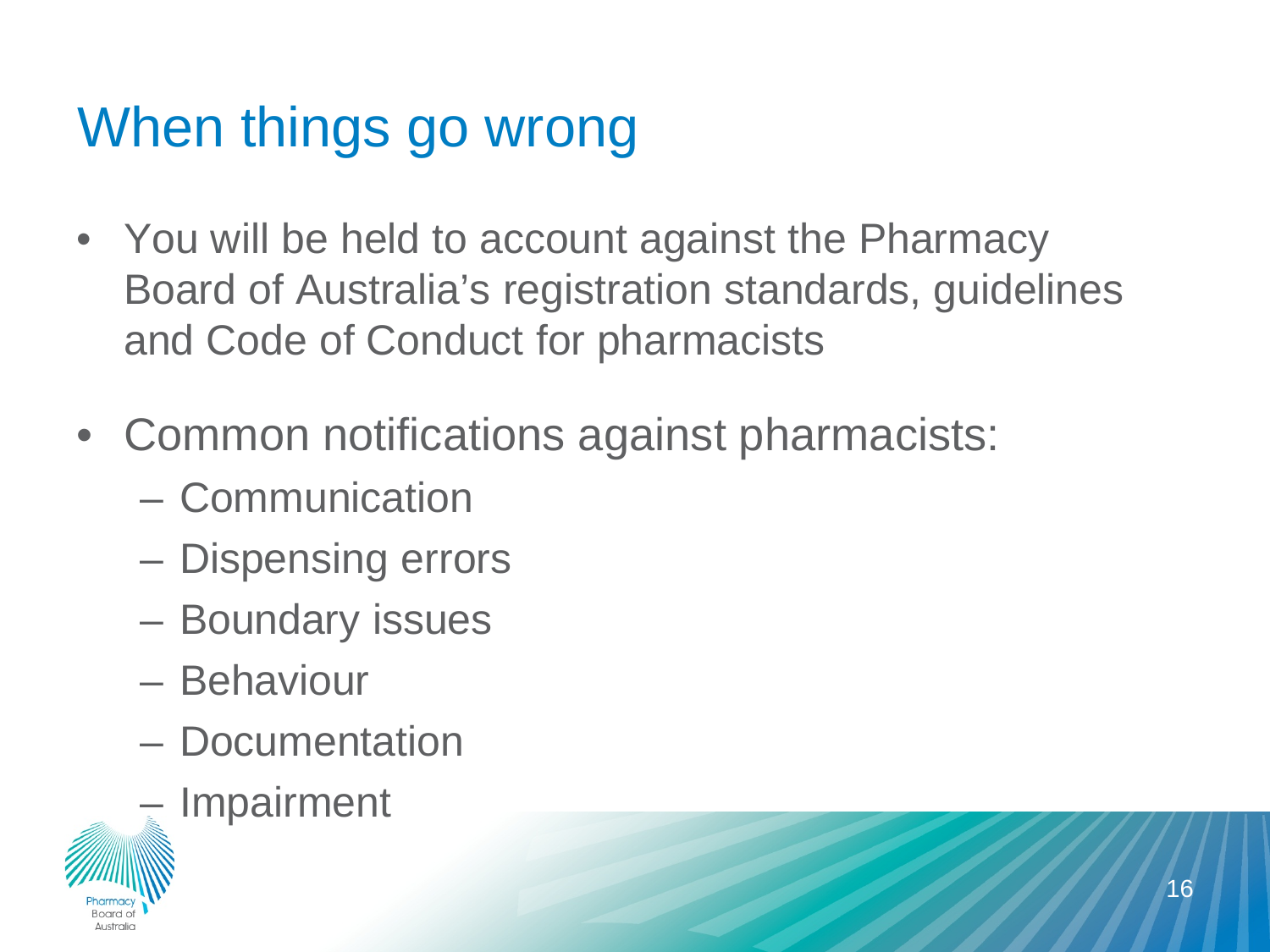### Pharmacy Board [guidelines](http://www.pharmacyboard.gov.au/Codes-Guidelines.aspx)

- Guidelines on compounding of medicines
- Guidelines on continuing professional development
- Guidelines for dispensing of medicines
- Guidelines on practice-specific issues
- Guidelines for proprietor pharmacists
- Guidelines on dose administration aids and staged supply of dispensed medicines
- Guidelines for mandatory notifications
- Guidelines for advertising regulated health services

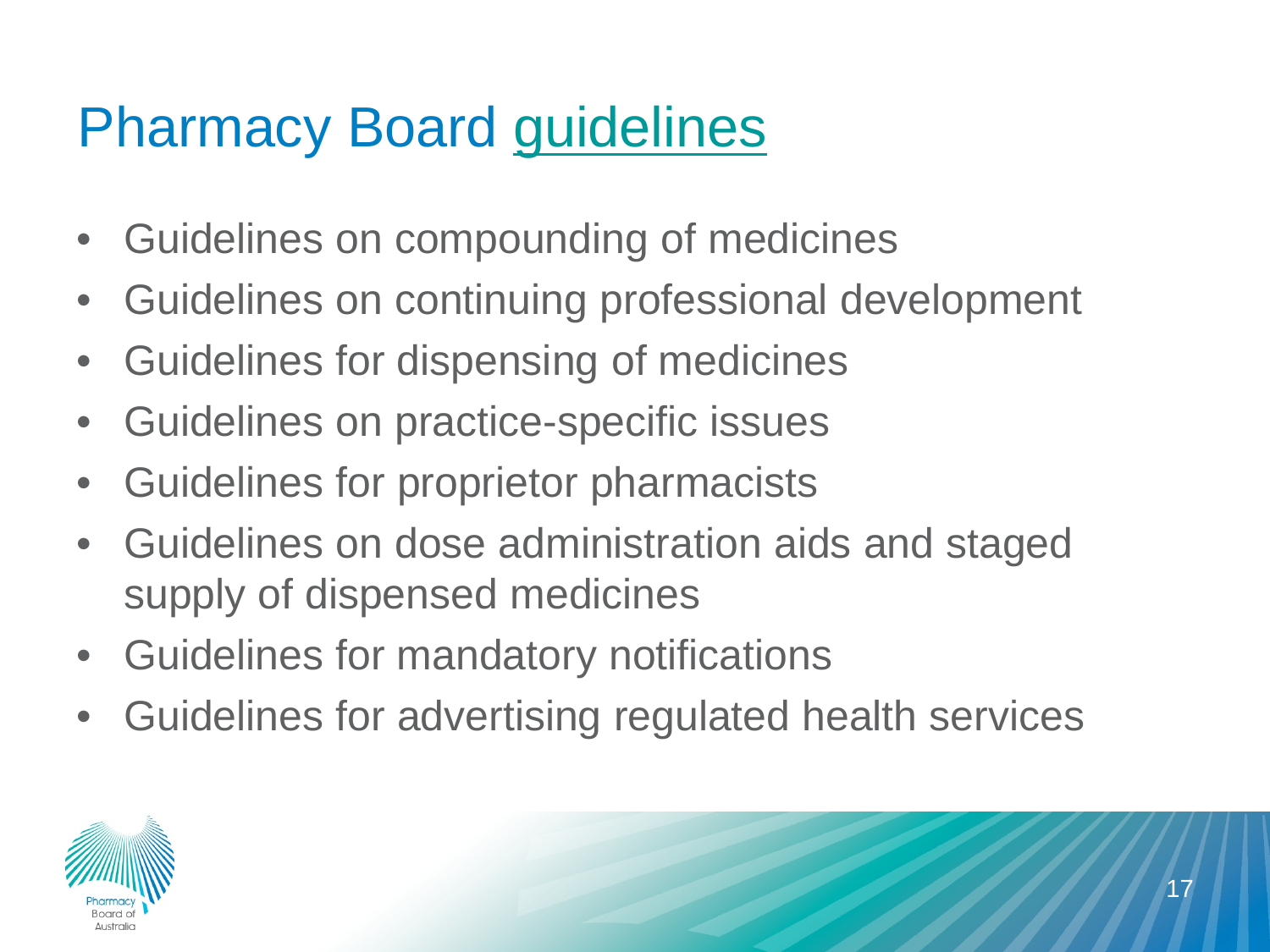Voluntary notifications

**Anyone** may make a notification about a pharmacist's **performance**, **conduct** or **health** in writing, online or by phone

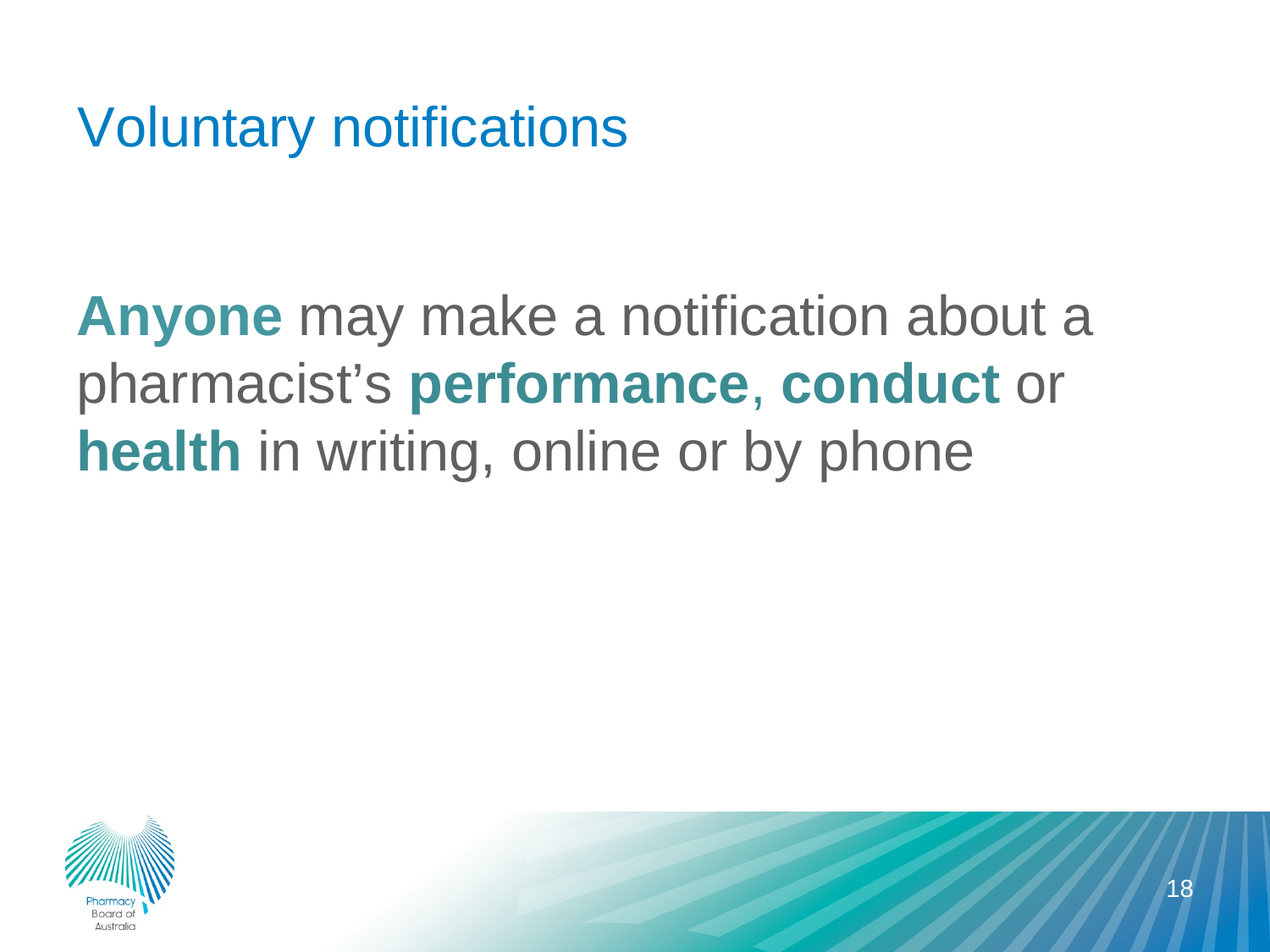## Mandatory notifications

**Practitioners and employers** must report pharmacists if a reasonable belief they have engaged in **notifiable conduct**:

- practising while intoxicated by drugs or alcohol
- engaging in sexual misconduct in professional practice
- placing the public at risk of substantial harm through a physical or mental impairment affecting practice
- placing the public at risk of harm through a substantial departure from accepted professional standards

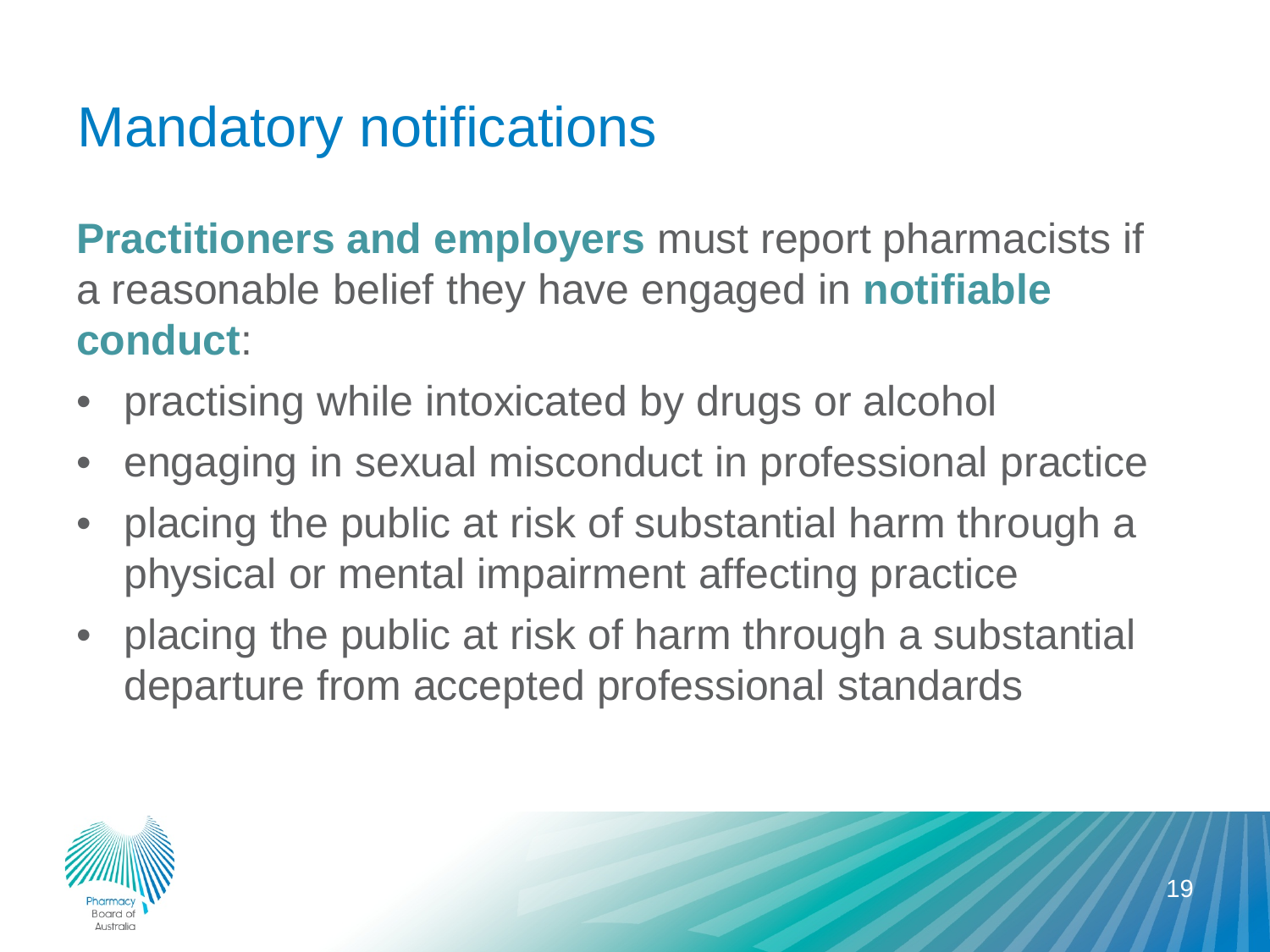### Mandatory notifications

As a health practitioner during the course of practising your profession, or as an employer, did you see a health practitioner intoxicated by alcohol or drugs? **YES** You must notify Did you see the health the National practitioner practise his **YES** or her profession while Agency intoxicated by alcohol or drugs? **NO** While not in a position You must notify to observe the **YES** the National practitioner in the Agency course of practice, do you have a reasonable belief the practitioner went into practice while intoxicated? NO No notification is required

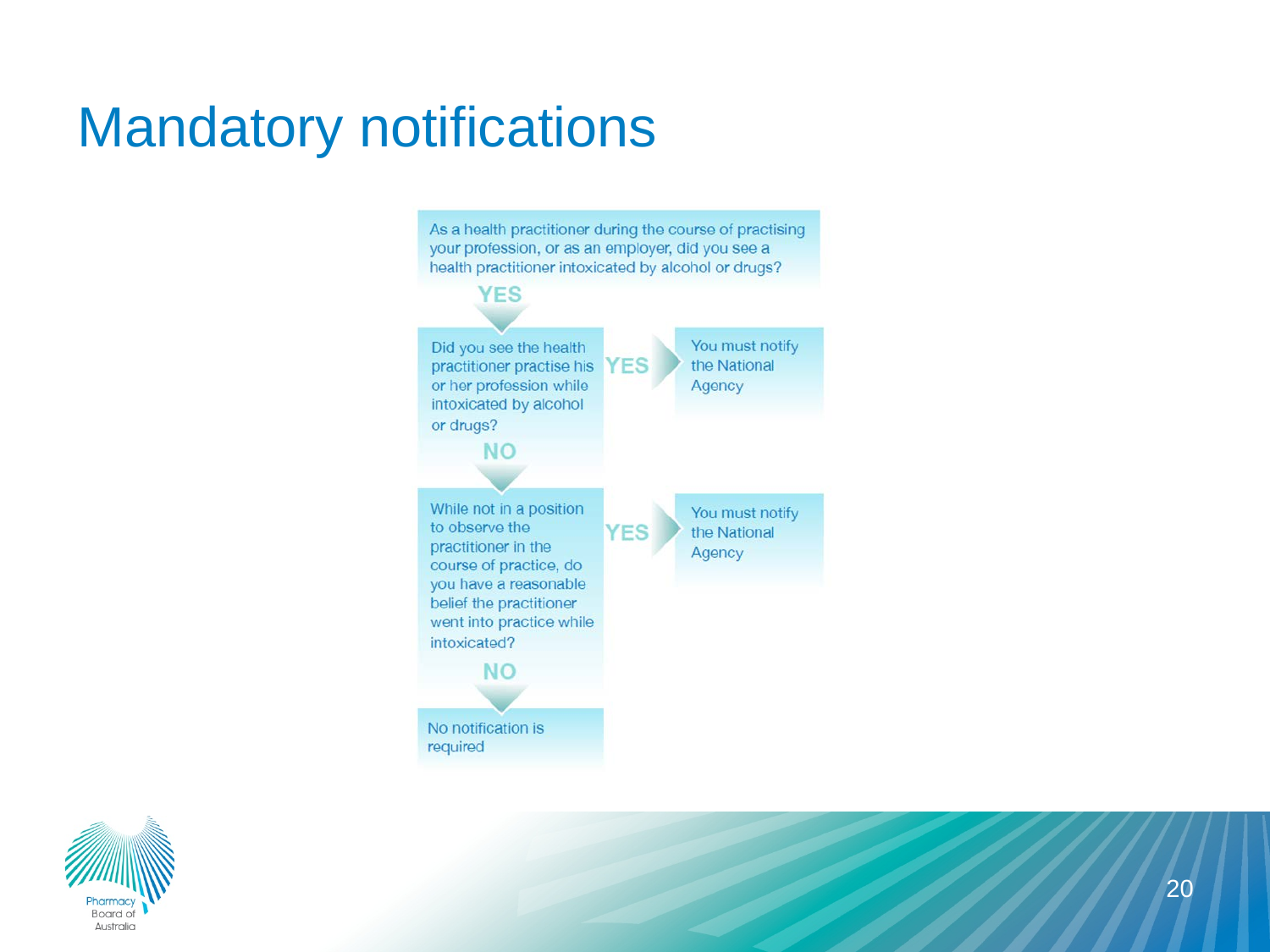## Becoming registered (provisional)

- Graduation does not mean automatic registration
- Apply online for provisional registration at least 4-6 weeks before you complete your program of study (universities provide graduate lists to AHPRA)
- Your application must include a supervised practice arrangements application to do an internship

#### **IMPORTANT TO REMEMBER:**

**You must meet registration requirements and have your supervision arrangements approved by the Board before you start practising**

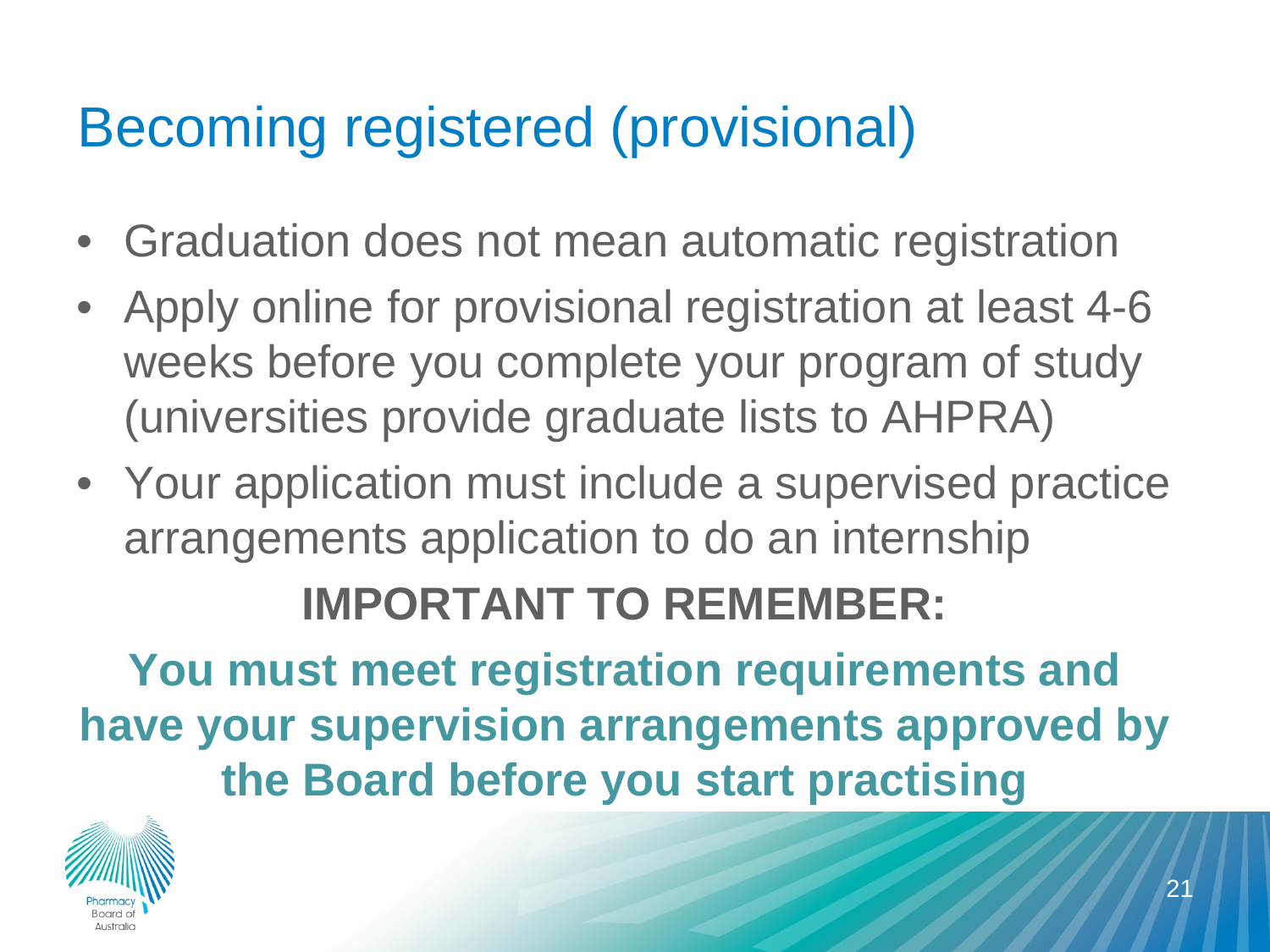### Important forms

- Important [forms](http://www.pharmacyboard.gov.au/Registration/Forms.aspx) are available on the Board's website, including:
	- Provisional registration (graduates of an Australian approved program of study can also apply online)
	- Application for approval of supervised practice as a pharmacist
	- Statutory declaration of weekly record of supervised practice hours

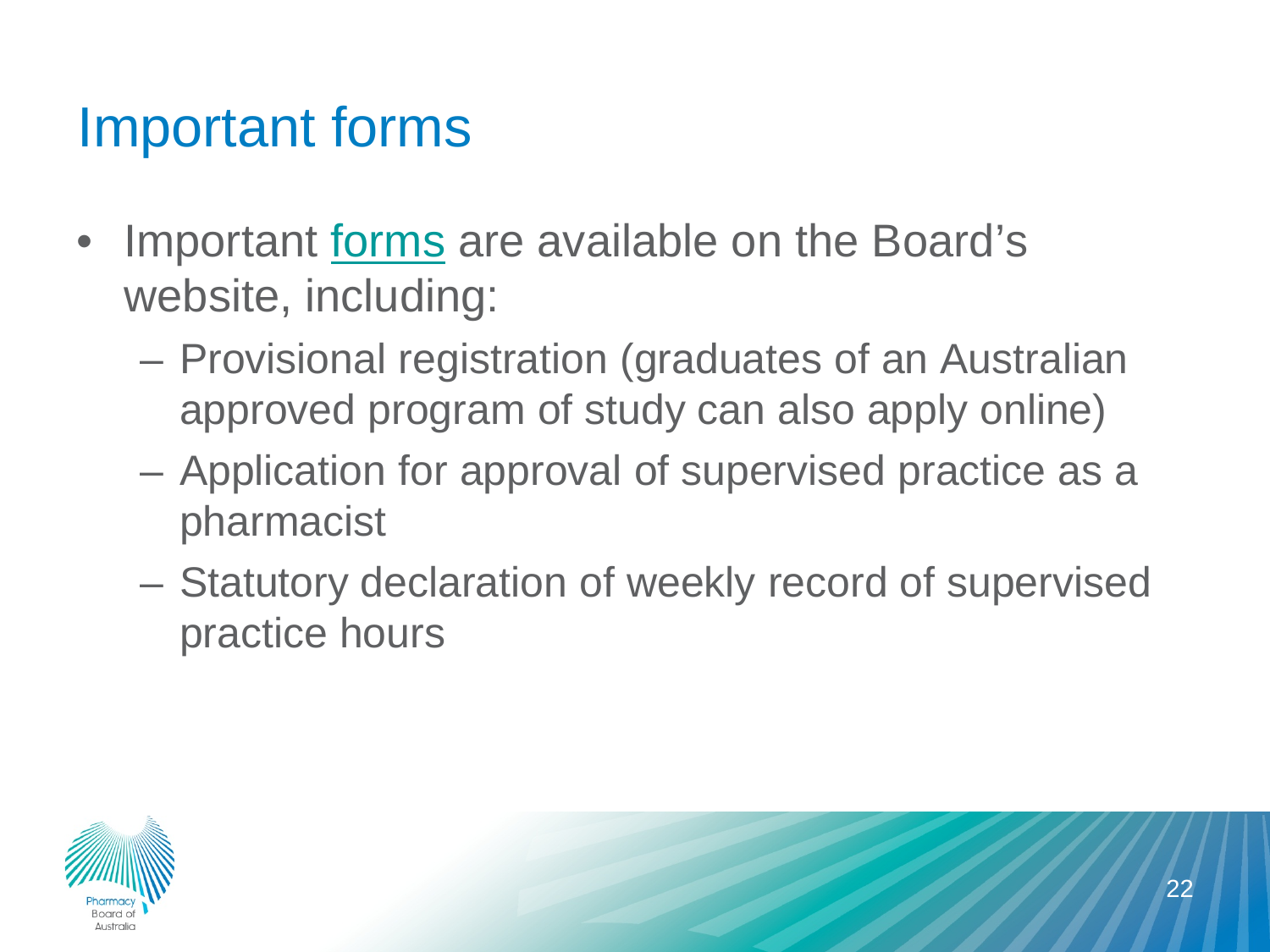## What are applicant obligations?

- Ensure all information provided is **true and correct**
- **Update any changes** to principal place of practice, postal address, name changes during application process
- If you are **unsure whether to disclose information**  disclose anyway or call AHPRA for more information

**Serious penalties may apply if an applicant is found to have provided false and/or misleading information, including application being refused**

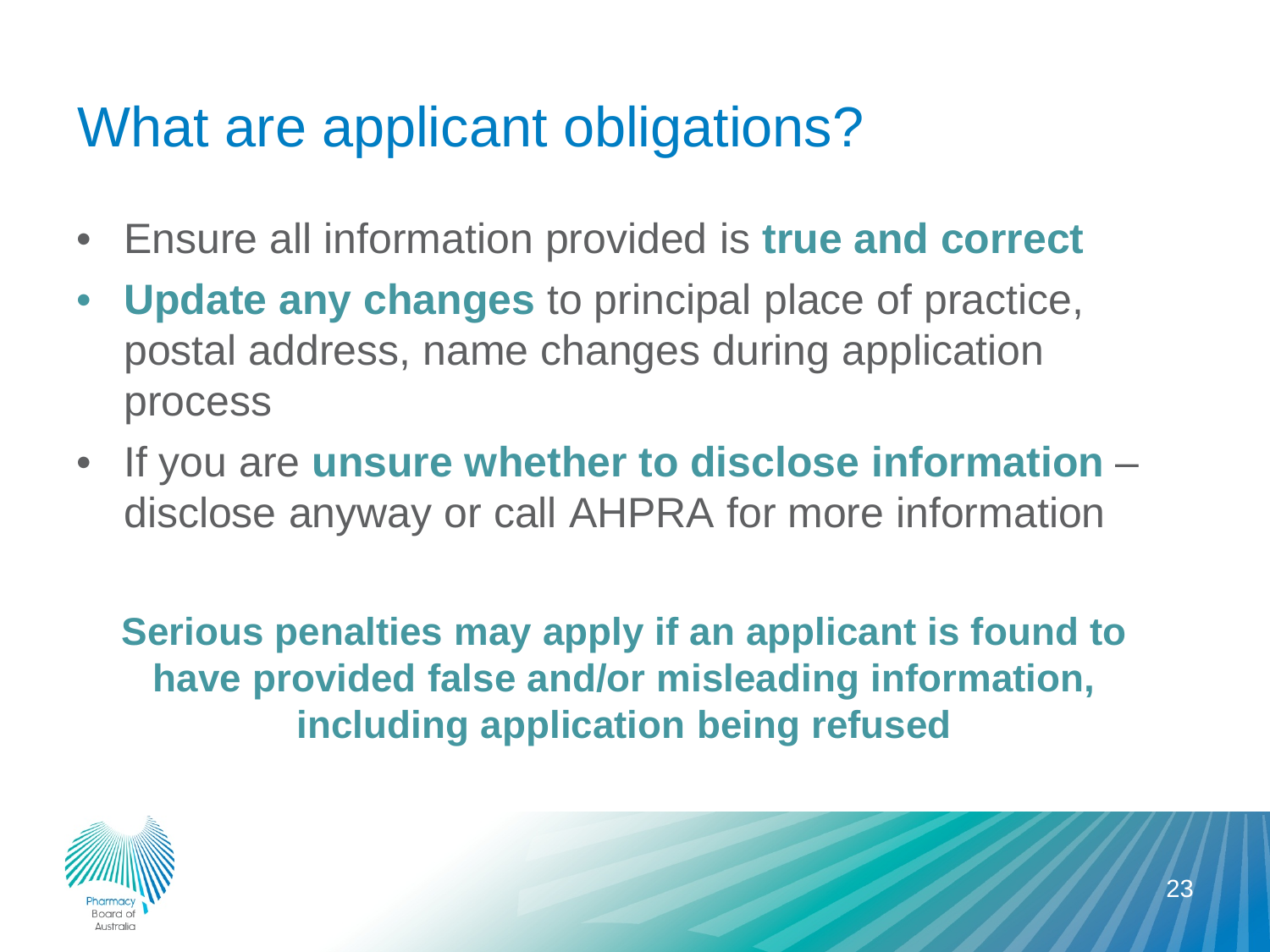# After securing general registration

Ongoing practitioner responsibilities…

- **Annual renewal** by **30 November** (online renewal encouraged)
	- late fee or reapplication (with all documentation) will be required
- **Declare**:
	- change of contact details or principal place of practice
	- criminal proceedings
	- health issues likely to impact on practice
- Minimum **40 CPD credits each year**: Plan Do Record Reflect
- Recency of practice: Board review of evidence of competence if not practised for 450 hours within the previous three years or 150 hours within the previous 12 months
- Adhere to standards
- **Mandatory notification requirements**